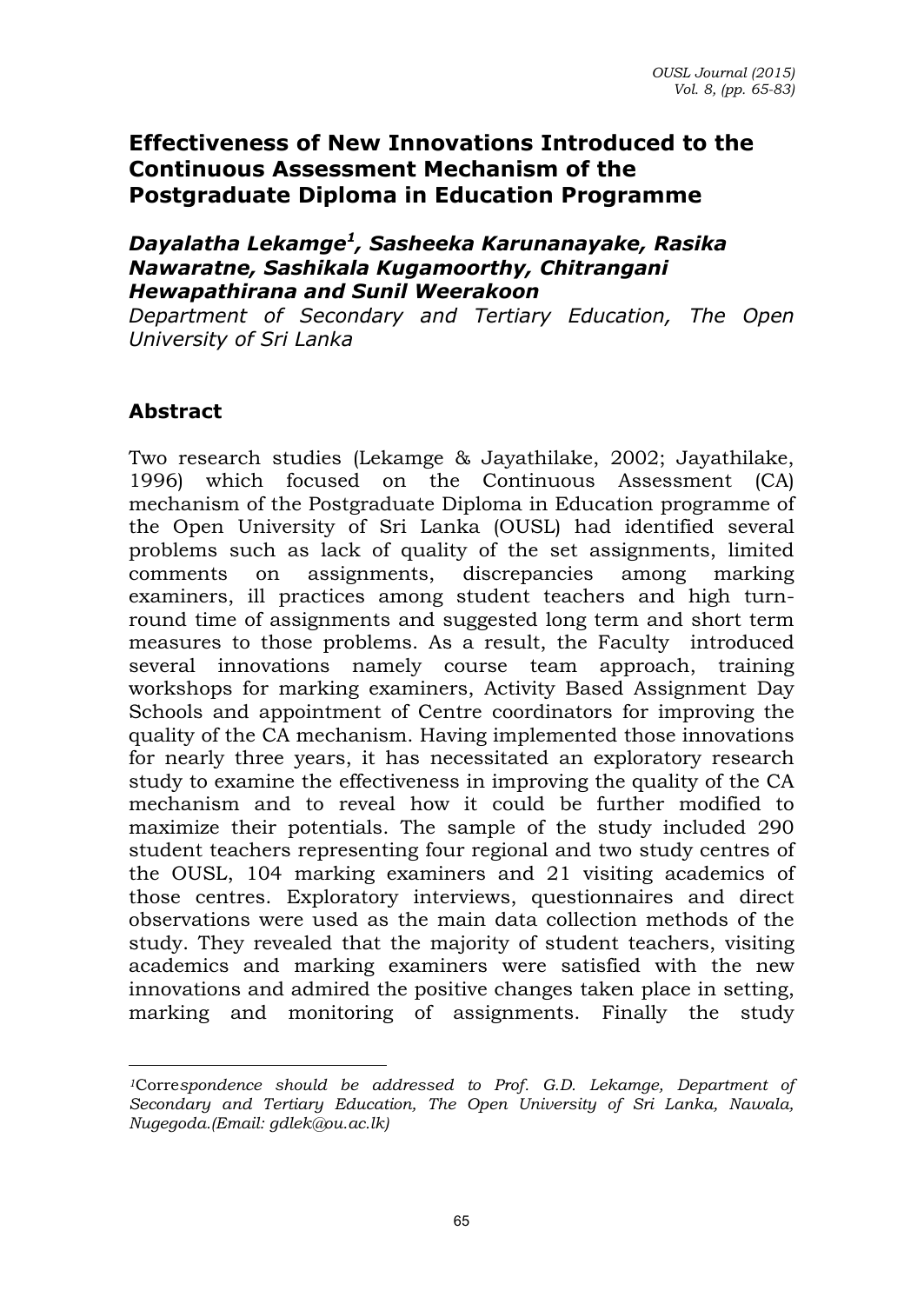recommended several improvements to those strategies which would further maximize the benefits to all stakeholders.

**Keywords:** Continuous assessment mechanism, PGDE, ODL

# **Introduction**

The Open University of Sri Lanka (OUSL) is a pioneering institution to adopt Open and Distance Learning (ODL) methodologies for professional development programmes in the fields of engineering, nursing and teaching. The Postgraduate Diploma in Education (PGDE) is one of the most popular and demanding programmes offered to in-service teachers by the Faculty of Education. Annually this programme is conducted in all three media (Sinhala, Tamil & English) at 15 regional and study centres for nearly 2500 student teachers. Take home assignments are considered as the main method of assessing student progress. Depending on the credit rating of the courses, student teachers have to complete either three (9 credits) or two (6 credits) assignments satisfactorily to get eligibility to sit for the final examination. Thus the total number of assignments handled annually in this programme amounts to 35000. A large number of visiting academics attached to different regional and study centres mark those assignments using the marking schemes prepared by themselves at the training workshops conducted by the central faculty.

However, as reported by Lekamge and Jayathilake (2002) the Faculty had continuously experienced problems with regard to copying of assignments, low quality of assignments submitted by students, lack of interaction between the students and teachers through assignments, discrepancies among marking examiners, unavailability of constructive comments in assignments, high turnround time of assignments etc. Therefore, a number of innovative procedures had been developed and introduced for improving the quality of the Continuous Assessment (CA) mechanism. This process was exploratory and progressive and it took a few years to complete the full cycle.

Application of the course team approach for setting assignments and preparing model answers for the assignments can be considered as one such innovation which necessitates collaboration and cooperation among senior and junior academics to maintain the expected standards in the assignments. As a way of strengthening two-way communication between the marking examiners of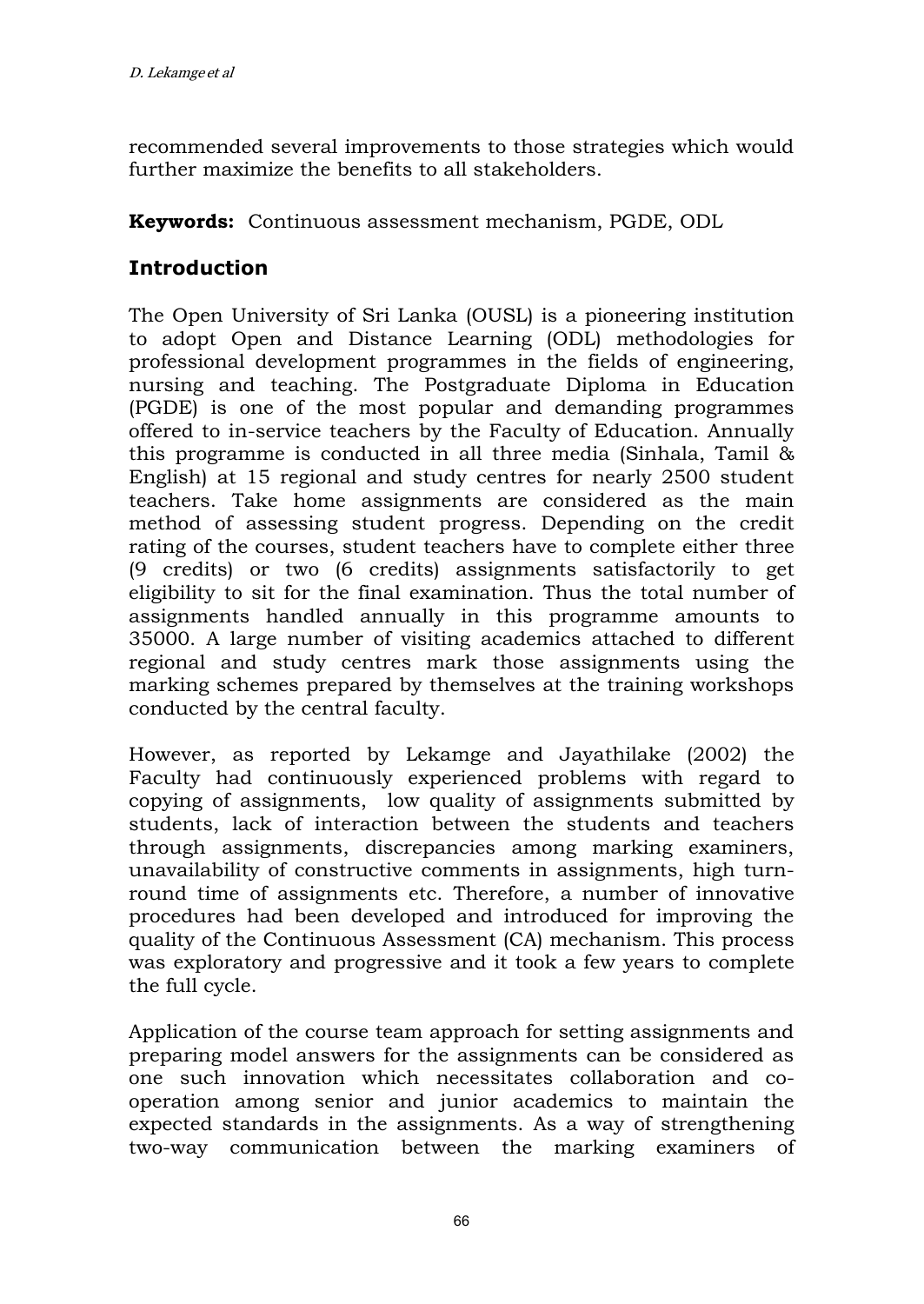assignments and student teachers, a new comment sheet for writing overall comments and detailed comments has been introduced and a training workshop was conducted to improve the quality of marking among marking examiners. The appointment of centre coordinators to streamline the distribution of assignments at regional and study centres and to monitor marking of visiting academics was another new strategy adopted by the Faculty. Further, with a view to ensure active participation and the development of professional competencies of student teachers a new strategy called 'Activity Based Assignment Day Schools' from here on referred as ABADS had also been brought into the programme. Having implemented those strategies for nearly three years, an in-depth study was conducted to find out the effectiveness of those innovations introduced and to recommend necessary measures for further improvement of the CA mechanism of the PGDE Programme.

#### **Literature Review**

Assessment plays a vital role in the teaching learning process. According to Granados-García *et al* (2011), continuous assessments assess students throughout the course with periodic testing and they would ease their assimilation of contents and progressive development of skills. Further, Granados-García *et al*, (2011) pointed out several advantages and drawbacks of a continuous assessment mechanism in Open Distance Learning.

Some researchers reported that feedback generated from continuous assessment was a valuable tool in the learning process enabling the learner to assess their own progress, understand and remedy any error indicated by the assessment (Macdonald *etal*., 1999: Zakrzewqki & Bull, 1999). Having conducted a study on students' perceptions about the impact of continuous assessment in learning Physiology in Sudanese Faculty of Medicine and Health Sciences, Kaddam and Elnimeiri (2013) had concluded that continuous assessment was an effective method in motivating the students.

Jayathilake (1997) had studied the Continuous Assessment System of the PGDE programme of the Open University of Sri Lanka with a view to identify strengths and weaknesses of the system, problems faced by students and tutors and to propose possible solutions for the existing problems. The study revealed the need for redefining the objectives of using CA as a method of evaluating student achievement, restructuring the format of assignments and establishing a supervision system to reduce turn around time of assignments.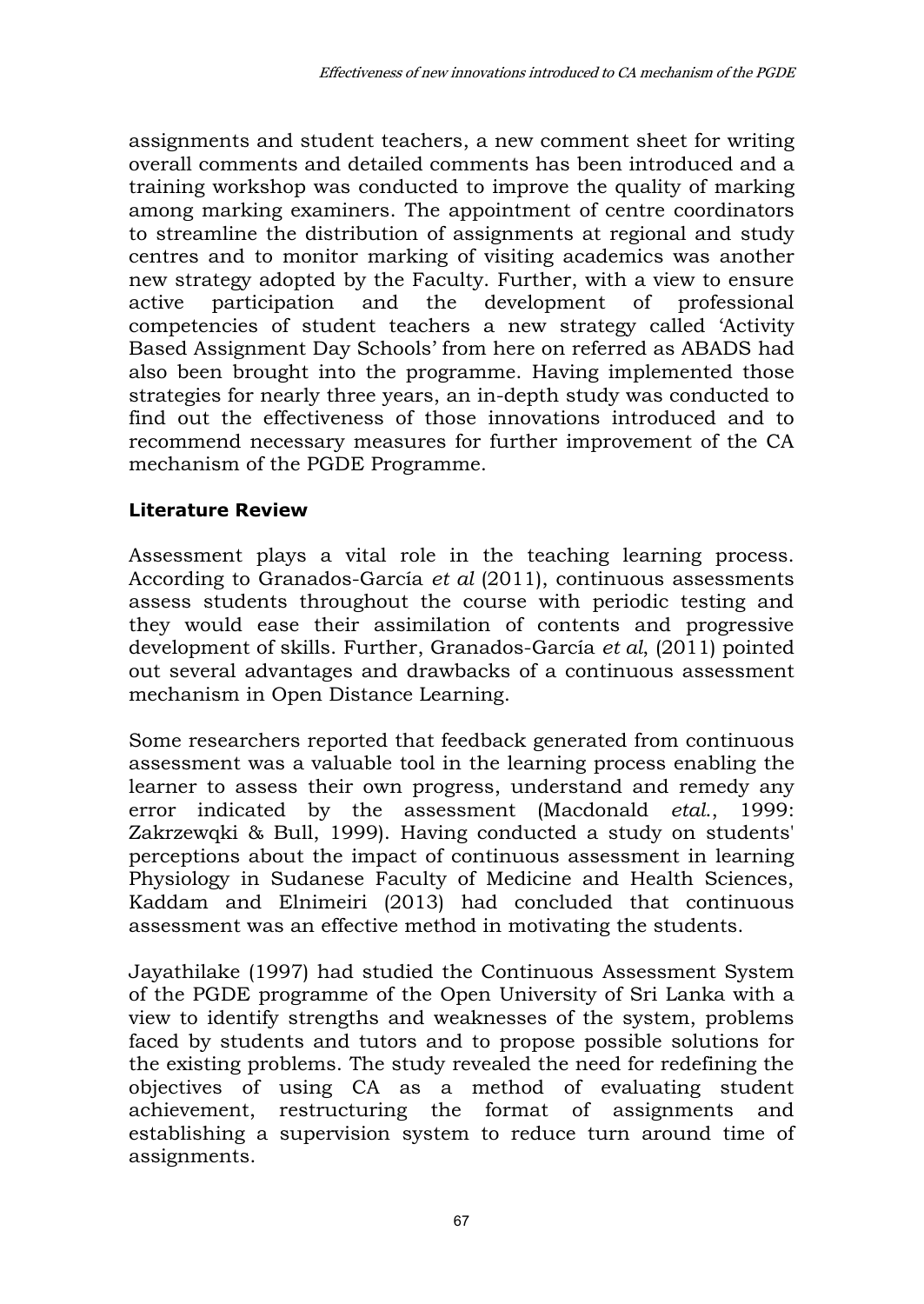The study conducted by Lekamge and Jayathilake (2002) on the Analysis of Tutor Comments on Essay Type Assignments of the PGDE Programme had also given insights into the problems experienced by the institution and students with regard to the CA mechanism. The study recommended several mechanisms to improve the quality of marking of assignments of the PGDE Programme which is the focus of the present study.

## **Methodology**

### **Overall Objective and the Research Questions**

The overall objective of this study was to investigate the effectiveness of the new innovations introduced in relation to the CA mechanism of the PGDE programme. The specific research questions formulated are given below:

- 1. How far has the participatory approach improved the quality of the set assignments?
- 2. How effective is the training mechanism implemented by the Faculty to train marking examiners?
- 3. How effective is the conduct of Assignment-Based Interactive Day Schools to improve student learning?
- 4. How have the centre coordinators made an impact on improving marking of assignments at centres
- 5. How have the marking examiners performed the expected roles in line with the CA component?
- 6. What are the problems (if any) and issues relating to the implementation of new interventions?
- 7. What are the suggestions for further improvement of the existing mechanism of CA?

### **Sample of the Study**

Out of the total population, 290 student teachers, 21 visiting academics, 104 marking examiners, 09 Centre coordinators, 2 course teams and 800 assignments were selected for the present study. This incorporated both Sinhala and Tamil media and four regional (Colombo, Jaffna, Matara & Kandy) and two study centres (Kurunegala & Trincomalee).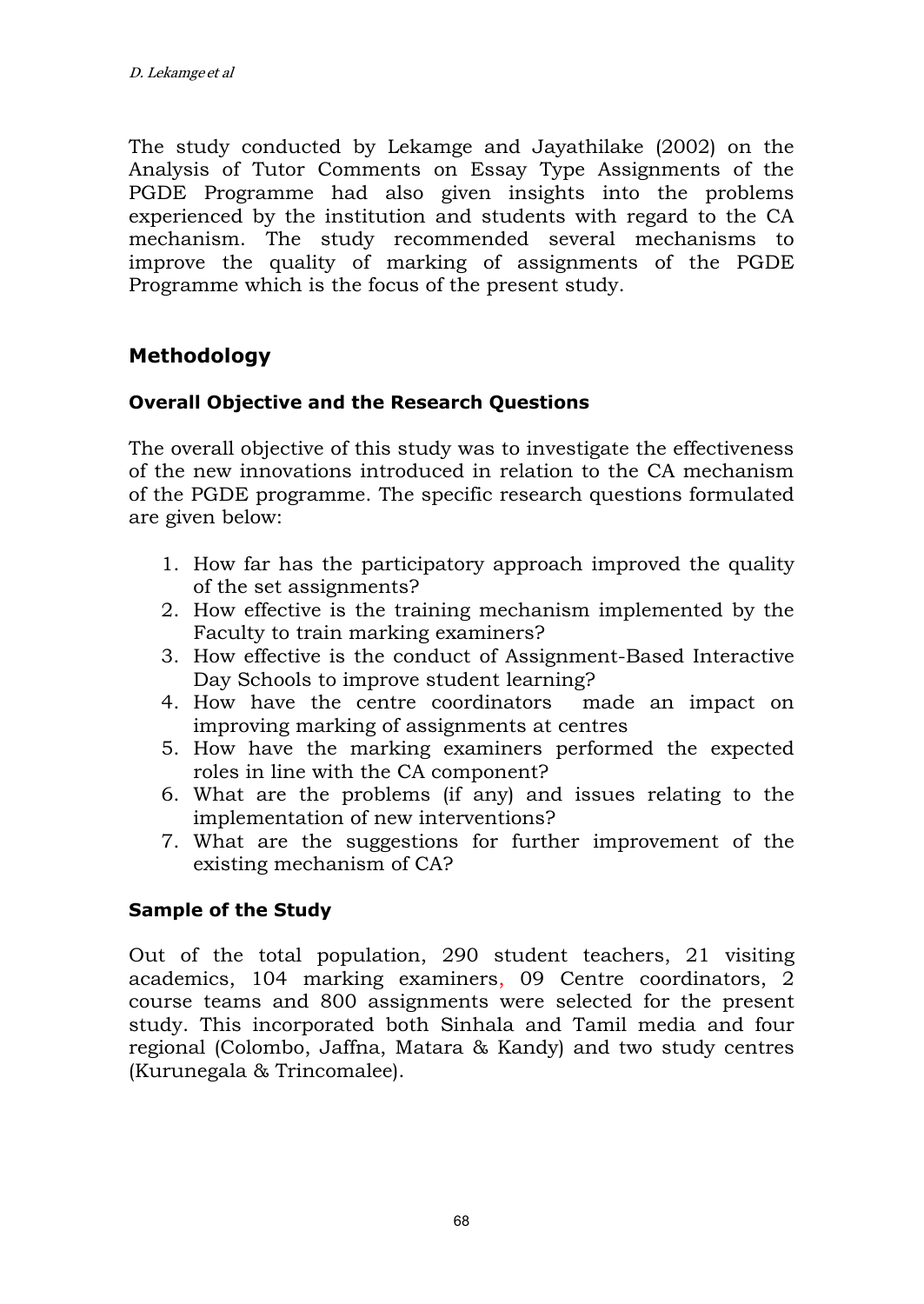# **Methods Used for Data Collection and Data Analysis**

The mixed approach was selected for the present study as it permitted researchers to use the following multiple methods for data collection.

- 1. Questionnaire for student teachers
- 2. Questionnaire for visiting academics
- 3. Observations on Activity based Assignment Day Schools using a semi-structured schedule
- 4. Observation of marked assignments using a criteria developed by the team
- 5. Focus group discussions with course teams

The development of data collection instruments was done by the research team using a collaborative approach. Each instrument was piloted with a small number of participants in actual situations and revised on the basis of their responses before using them on a large scale. The members of the research team and some academics of the faculty were involved in the administration of instruments in this study. Before the commencement of the data collection process, each data collector was briefed about the purpose of the study and how data should be collected using different instruments in a workshop. Focus group discussions were initiated and monitored by a member of the research team.

Internal academics checked 500 assignments related to the same three courses marked by 19 marking examiners (25 from each) at regional and study centres using a criteria developed by the research team.

Simple statistical methods such as frequencies and percentages were used to analyze data collected through questionnaires and qualitative methods such as categorical analysis and content analysis were used to analyze data collected through observations, interviews and focus group discussions.

# **Findings and Discussion**

The results are presented in this section in line with the research questions of the study.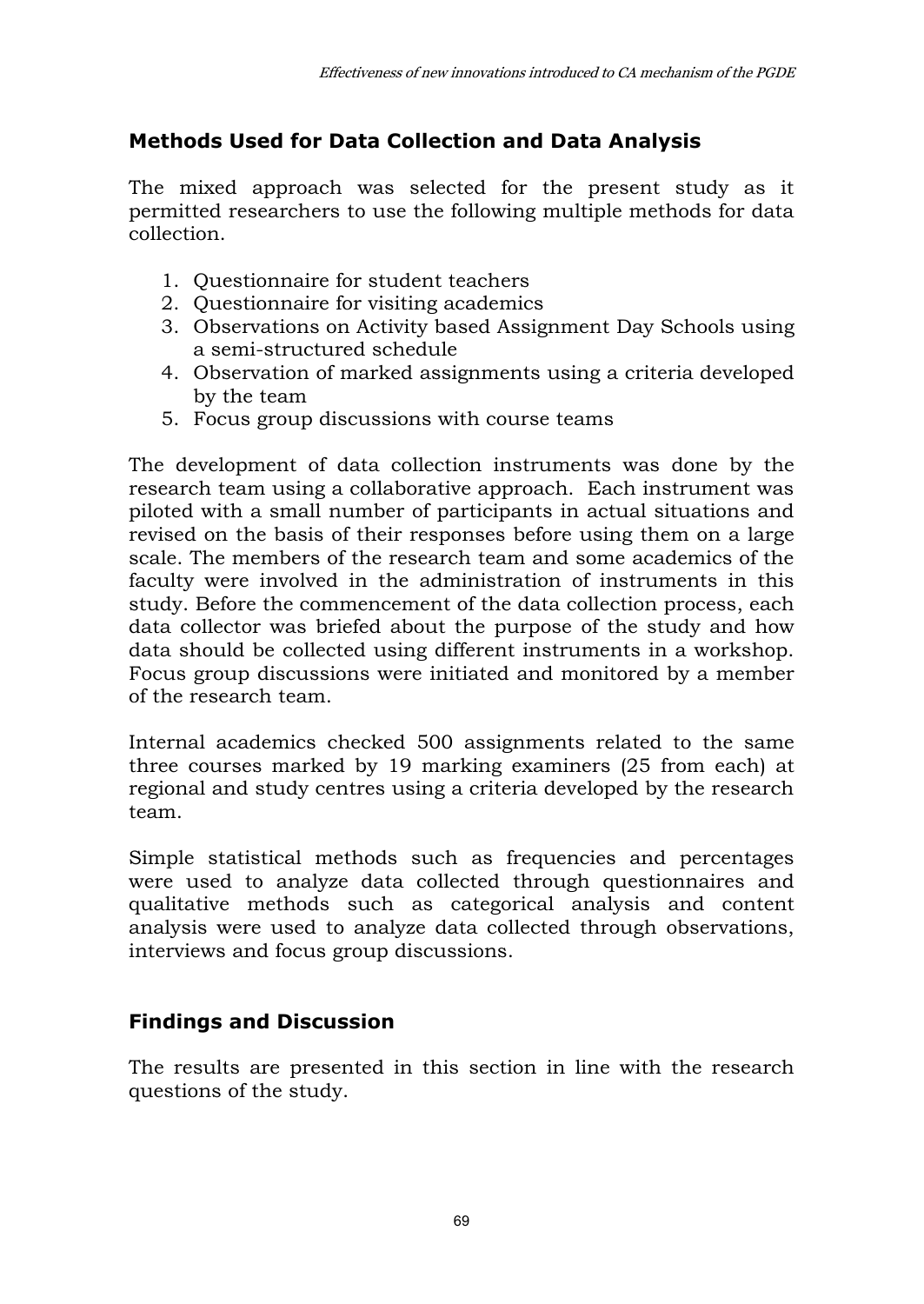### **The Impact of the Participatory Approach on Improving the Quality of Assignments**

In the PGDE Programme, the compulsory courses (1/3 credit) have three assignments. Each one has to be set according to the format agreed by all the course teams. Marking schemes are also developed using the course team approach (working as a team) and finalized at the training workshops conducted for marking examiners.

Through the exploratory interviews conducted with two course teams and the assignment coordinator of the programme, it was revealed that the course teams had deviated from the said approach due to various reasons. The main reasons they have cited were related to the heavy workload in other programmes of the Department, difficulty in dealing with two batches of the same programme simultaneously and the practical difficulties in having discussions with all course team members on a particular day as some of them were out from the main centre at different times. Therefore, it was revealed that even though the participatory approach has been recommended, the course teams did not have the opportunity to practice it fully.

As revealed through the analysis of assignments of three main courses, the outcome had been that there were drawbacks in the format, practical nature, cognitive levels, novelty and challenging nature of assignments which could have been easily avoided by using the participatory approach.

However, according to views of student teachers, the time allocated for the completion of the assignments was sufficient (81%), sufficient information and guidance was provided in the assignments (75%) and opportunities to practice theory were available through assignments (76%). Similarly, more than half of the marking examiners had expressed their moderate satisfaction with the suitability of language (50.4%) and inclusion of challenging tasks in the assignments (55.6%) while 31.7% & 27.8% respectively had expressed their fullest satisfaction with the same aspects. However, nearly 20% of marking examiners were not satisfied with the appropriateness of the assignments for the level of the programme and the opportunities given for applying professional skills through the assignments. Therefore, it could be assumed that there is room for improvement of the level and quality of the assignments through the course team approach which would in turn facilitate the development of professional competencies of student teachers.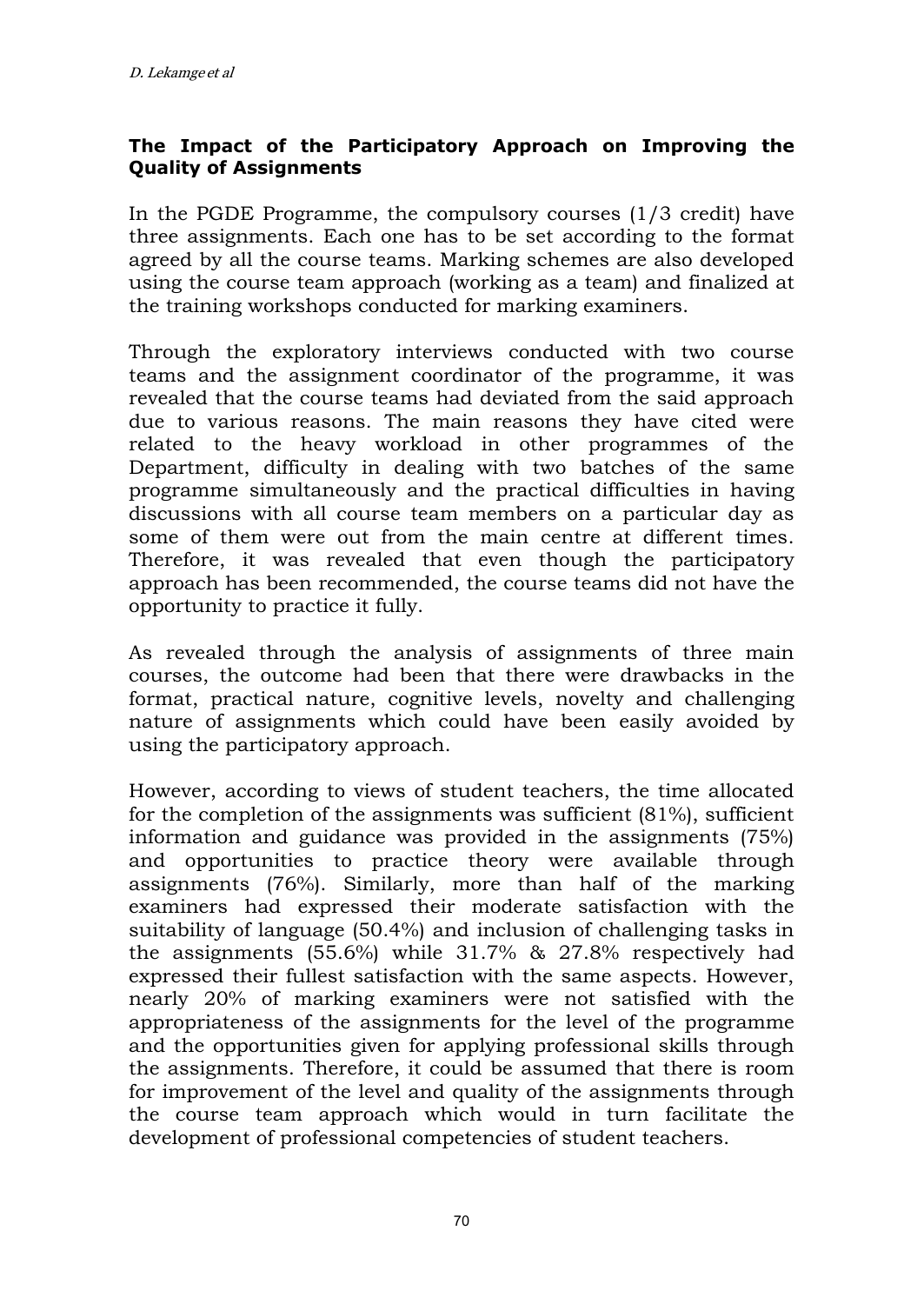### **Effectiveness of the Training Mechanism Used by the Faculty for Marking Examiners**

One major procedure adopted by the Department to improve the quality of marking is to conduct a one-day training programme annually to enhance the awareness of marking examiners about their role, writing constructive comments on assignments and to finalize the marking schemes in order to increase the consistency among marking examiners. The following tables (1 & 2) illustrate the opinion of the marking examiners.

As illustrated in Table 1, 50 out of 104 marking examiners were fully satisfied with the introduction given on the three roles namely the communicator, facilitator and assessor. It was further supported by their 'fully satisfied' and 'moderately satisfied' opinion on the detailed explanation given on how to mark assignments (41% & 45% respectively) and how to make comments on assignments (48% & 33% respectively). However, it is important to note that 21% and 17% respectively were not 'fully' or 'moderately satisfied' with those aspects.

| <b>Aspects</b>                                                                     |                  | Frequencies             |                    |       |
|------------------------------------------------------------------------------------|------------------|-------------------------|--------------------|-------|
|                                                                                    | Not<br>satisfied | Moderately<br>satisfied | Fully<br>Satisfied | Total |
| (a) Introduction on the role of marking<br>examiners                               | 21               | 33                      | 50                 | 104   |
| (b) Explanation given on the process of<br>marking assignments                     | 17               | 46                      | 41                 | 104   |
| (c) Explanation about the guidelines of<br>marking assignments                     | 17               | 46                      | 41                 | 104   |
| (d) Procedures to be followed to reduce<br>variations in marking of<br>assignments | 23               | 46                      | 35                 | 104   |
| (e) Advice on how to make comments<br>on assignments                               | 21               | 48                      | 33                 | 104   |
| (f) Experience gained about the<br>assignments and marking Schemes                 | 17               | 54                      | 33                 | 104   |

Table 1. Perceptions of Marking Examiners about the Training Programme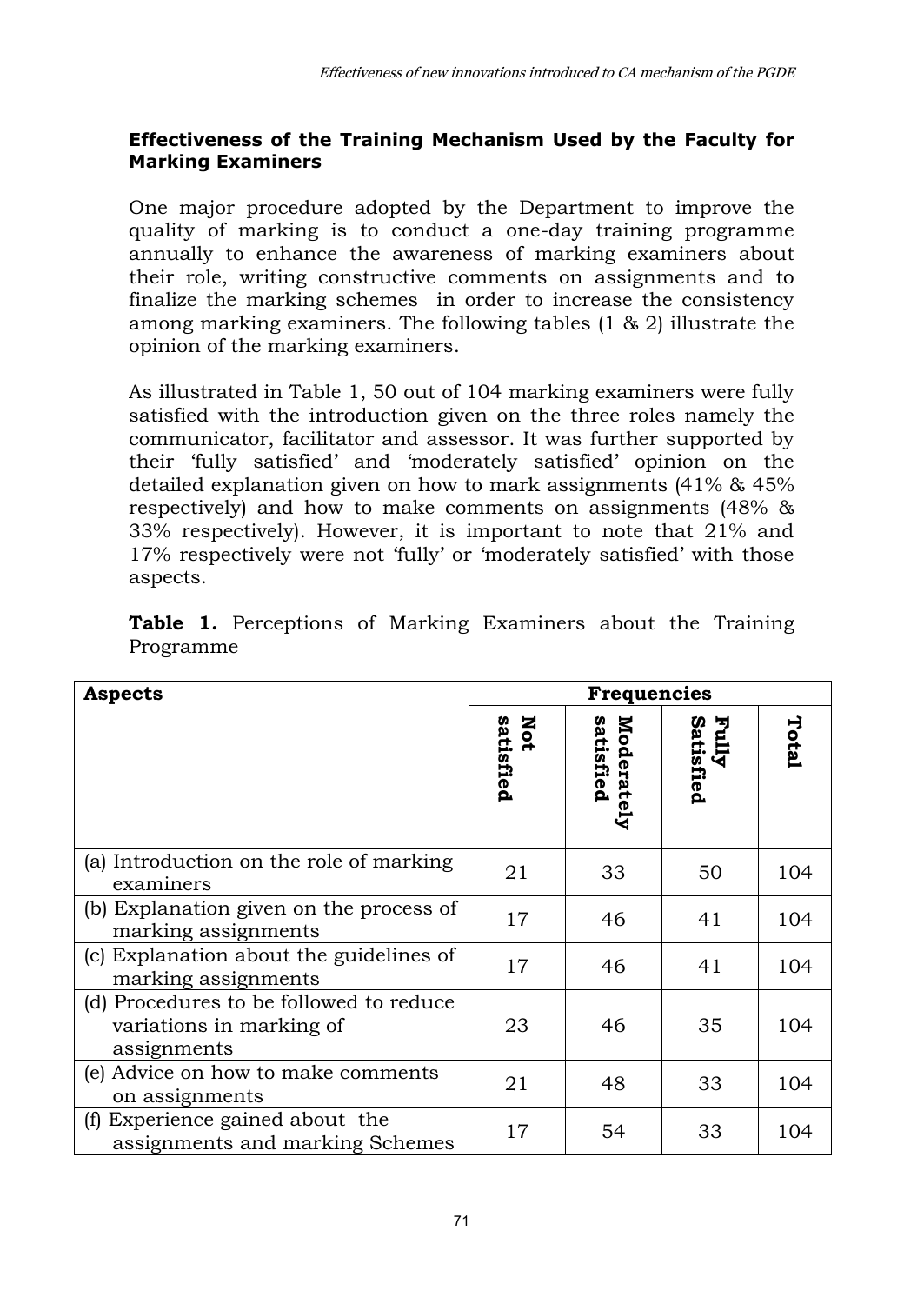| <b>Aspects</b>                                               | Not<br><b>Satisfied</b><br>$\%$ | Moderately<br>satisfied<br>$\%$ | Fully<br>satisfied<br>$\frac{0}{0}$ |
|--------------------------------------------------------------|---------------------------------|---------------------------------|-------------------------------------|
| (a)Guidance provided for different group<br>activities       | 12.14                           | 41.12                           | 46.72                               |
| (b) Relevance and usefulness of the<br>activities            | 20.95                           | 29.52                           | 49.52                               |
| (c) Time allocated for different activities                  | 19.23                           | 35.57                           | 45.19                               |
| Facilities provided for group work<br>d)                     | 1333                            | 37.14                           | 49.52                               |
| (e) Opportunities provided for group<br>interactions         | 18.44                           | 37.86                           | 43.68                               |
| (f) Opportunities provided to express<br>your ideas          | 17.30                           | 38.46                           | 44.23                               |
| (g) Opportunities provided to interact<br>with staff members | 13.59                           | 39.86                           | 46.60                               |

**Table 2.** Marking examiners' opinion about the strategies used in the training workshop

When marking examiners were asked to reveal their satisfaction with the strategies used (Table 2) in the training workshop, 45 to 52% and 29 to 41% respectively said that they were 'fully satisfied' or 'moderately satisfied' with them. It was only 13% of them were not satisfied with all seven aspects covered in this section.

The relevance and usefulness of activities and the time allocated for the activities at the workshop were the two aspects that the majority of marking examiners were not satisfied with. This is a clear indication that the strategies used at the workshop need further improvement to suit the expectations of the marking examiners.

### **Effectiveness of Activity-Based Assignment Day Schools (ABADS) to Improve Student Learning**

ABADS was a new strategy introduced by the Faculty to avoid problems arising due to ill-practices and lack of prior preparation of students in completing take home assignments and to provide diverse and challenging opportunities for student learning. Through the utilization of ABADSs as a platform for developing inter-personal skills, presentation skills, and thinking skills of student teachers, a positive change in the personality of student teachers was also expected. It was assumed that the effectiveness of ABADS on student learning would rely on the correct perception of the visiting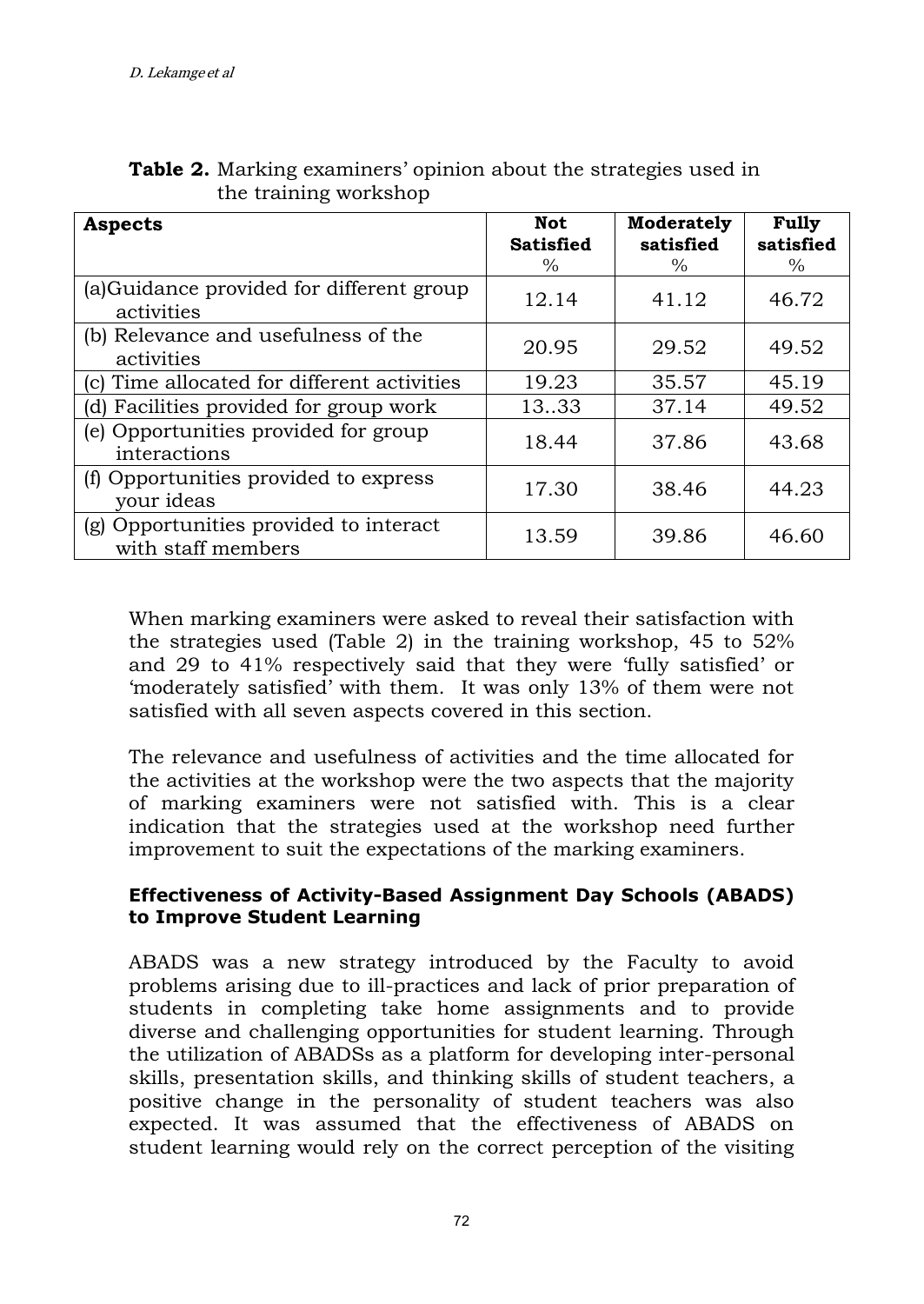academics about ABADS. Therefore, visiting academics were asked to highlight their perceptions on the difference between the normal day schools and the ABADS in the questionnaire.

The majority (47.6%) of visiting academics agreed that ABADSs have the ability to encourage student teachers to read modules and participate in activities. It was somewhat satisfying to find that 23.8% visiting academics believed that ABADSs are more powerful and effective than the normal day schools. A substantial percentage of visiting academics (38.1% & 33.3% respectively) had pointed out that more preparation and extra-reading and collection of material are needed for the conduct of ABADS satisfactorily (Table 3). Further, 19.0% said ABADSs require more involvement of visiting academics than the normal day schools. These data clearly confirms that the ABADS had made a remarkable change in the behavior of visiting academics which may have directly affected the changing learning patterns of student teachers.

**Table 3.** Preparation of visiting academics towards Activity Based Assignment Day Schools (ABADS)

| <b>Responses of visiting academics</b>                           | Percentage |
|------------------------------------------------------------------|------------|
| 1. More prior preparation is needed for the ABADSs               | 38.1       |
| 2. Extra reading and collection of additional information needed | 33.3       |
| 3. ABADSs need more involvement than other day schools           | 19.0       |
| 4. More attention should be paid on ABADSs                       | 4.8        |
| 5. More prior preparation needed for the other day schools than  |            |
| <b>ABADSs</b>                                                    | 4.8        |

When evaluating the effectiveness of ABADSs it was very important to find out how visiting academics felt about student teachers' preparation at the ABADSs (Table 4).

According to Table 4, 54% stated that the student teachers had shown poor preparation. However, 42.9% highlighted that the majority of student teachers were well prepared for the ABADSs. As they further revealed, student teachers were highly motivated in the ABADSs (90.5%) though student-student interaction was limited in group activities (23.8%). Therefore, it could be concluded that only some objectives formed in line with the introduction of ABADS had been realized.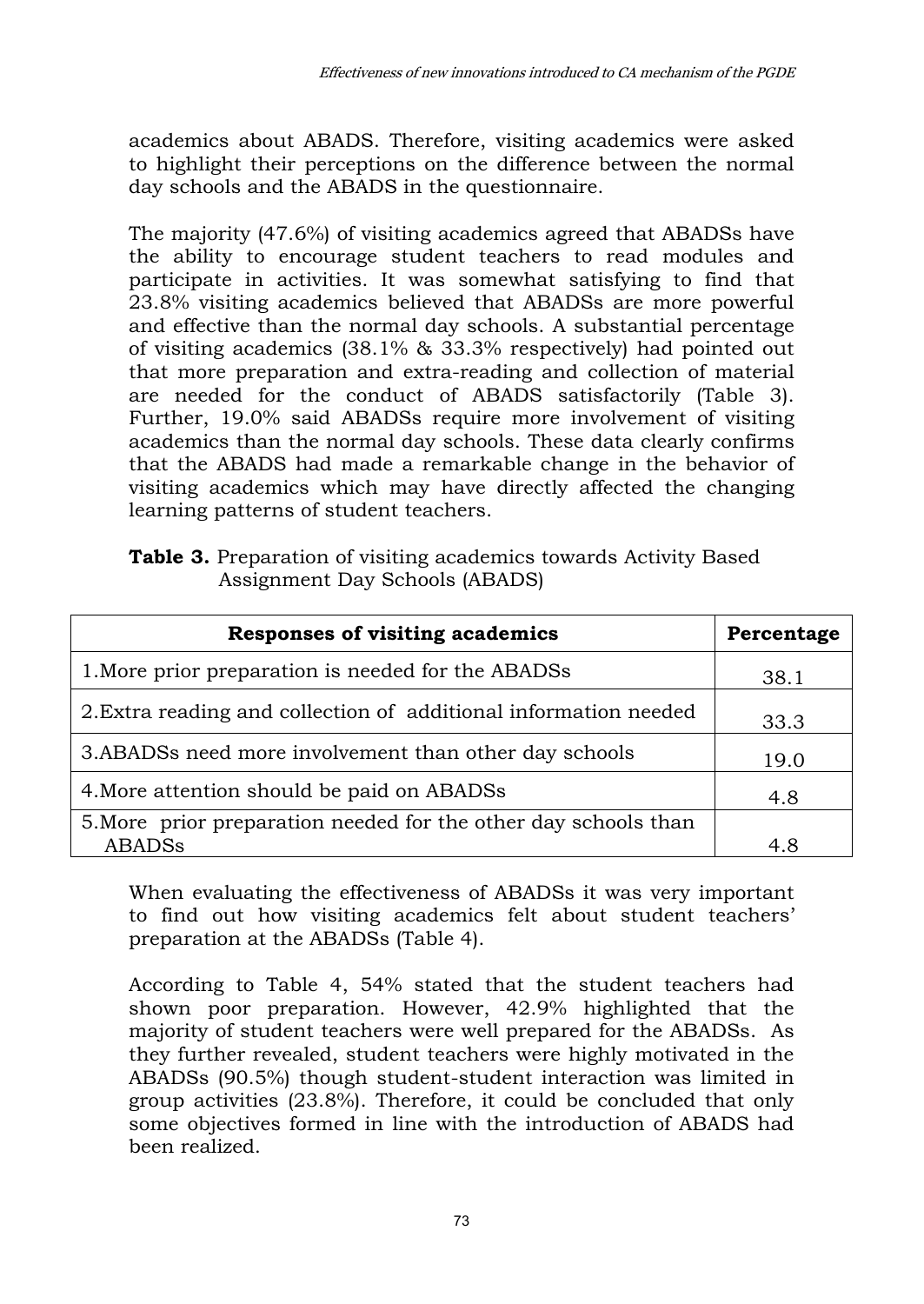| <b>Responses</b>                                                                            | Percentage |
|---------------------------------------------------------------------------------------------|------------|
| 1 Poor prior preparation of students<br>for the ABADSs                                      | 52.4       |
| 2 Most students are well prepared but<br>few are not well prepared for the<br><b>ABADSs</b> | 42.9       |
| 3 Students are well prepared in<br>ABADS for some courses only                              | 4.8        |

**Table 4.** Preparation of student teachers at ABADS- Views of visiting academics

The effectiveness of ABADSs could be further assessed through student teachers opinion on how those ABADSs were organized and managed by the coordinator and the Department. As they pointed out (Table 5), activities were challenging (80% was either agreed or strongly agreed), lecturers were well prepared (85%), allocation of activities were fair (77%), opportunities for peer interaction was productive (86%), atmosphere was friendly (89%) and feedback was received on the spot (84%).

| <b>Table 5.</b> Student teachers perceptions on the arrangements made<br>for ABADS |  |                                                                                                              |  |
|------------------------------------------------------------------------------------|--|--------------------------------------------------------------------------------------------------------------|--|
|                                                                                    |  | $\tilde{\mathbf{q}}$   $\tilde{\mathbf{r}}$ $\tilde{\mathbf{w}}$ $\tilde{\mathbf{s}}$   $\tilde{\mathbf{r}}$ |  |

|                | <b>Statements</b>                                                                        | αť:<br>disagree | Disagree | Neith<br>gree/<br>isagree<br>н | Agree | St:<br>agree |
|----------------|------------------------------------------------------------------------------------------|-----------------|----------|--------------------------------|-------|--------------|
| $\mathbf{1}$   | Activities planned for the ABADS are<br>very challenging                                 | 7%              | 13%      | 10%                            | 45%   | 25%          |
| 2              | Lecturers are well prepared for the<br><b>ABADS</b>                                      | 6%              | 3%       | 5%                             | 25%   | 60%          |
| 3              | Allocation of activities in the ABADS is<br>fair.                                        | $4\%$           | $4\%$    | 6%                             | 34%   | 52%          |
| $\overline{4}$ | Opportunities in the ABADS to interact<br>with peers are very productive.                | 6%              | 3%       | 3%                             | 27%   | 59%          |
| 5              | A friendly and supportive atmosphere<br>was maintained by the lecturers at the<br>ABADS. | 6%              | 3%       | 2%                             | 28%   | 61%          |
| 6              | Feedback was received on the spot for<br>completion of activities at the ABADS           | 3%              | 7%       | 6%                             | 35%   | 49%          |

\***St:** - Strongly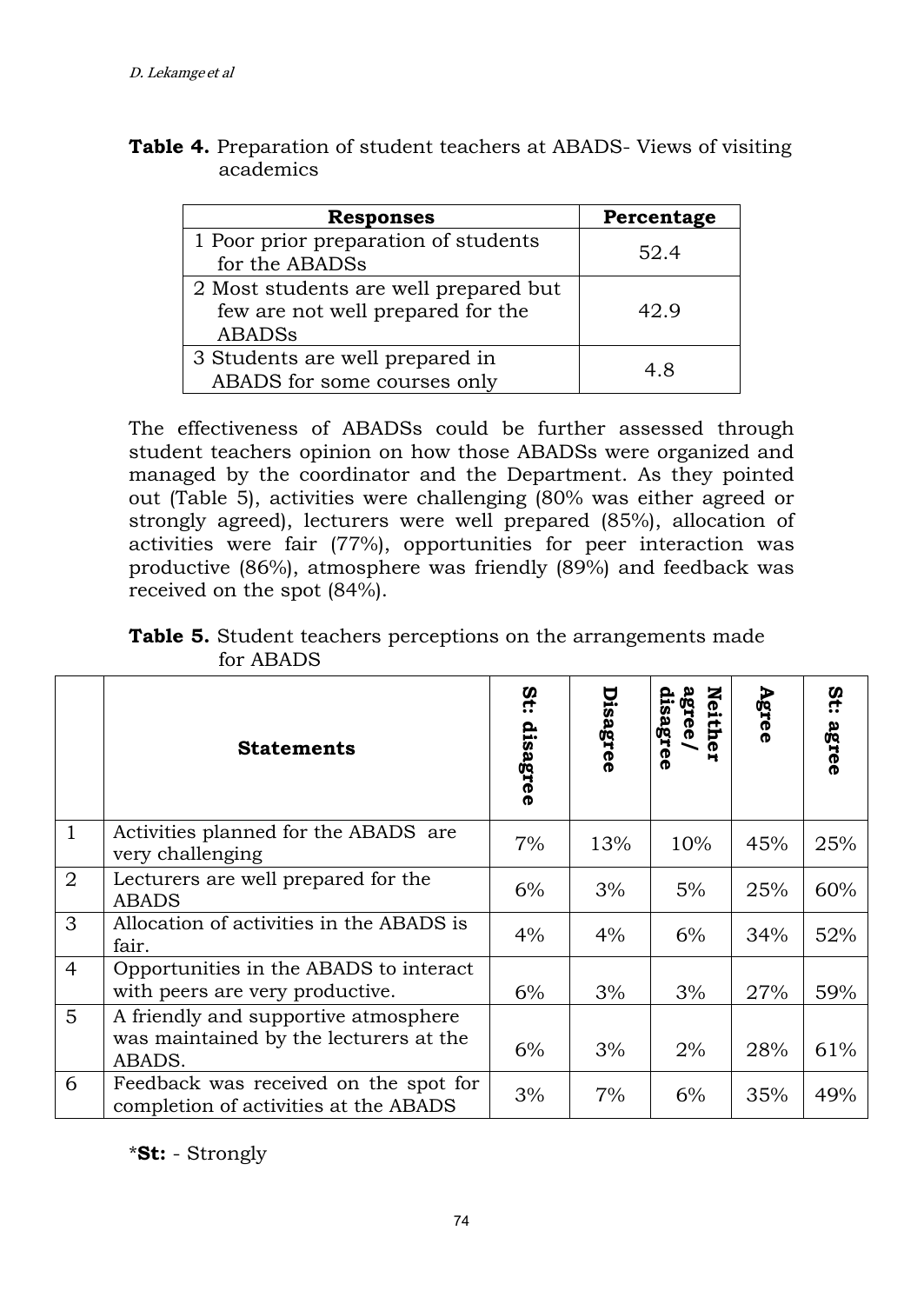According to Table 6, more than 80% of student teachers either 'agreed' or 'strongly agreed' with all the statements presented to them for assessing the effectiveness of ABADSs.

Further, student teachers agreed that the activities were having an impact on their skill development (85%), strategies used at ABADS were excellent (78%), feedback was useful (87%) and ABADS were more productive (84%), useful (84%) and effective (83%) than the written assignments. In comparison with the visiting academics view that they needed to do additional reading and other prior preparations to conduct ABADS, student teachers were having a similar opinion about their preparation. The above responses clearly confirmed that both visiting academics and student teachers have a positive opinion about the ABADS. Further they confirmed that ABADS had improved opportunities for student teachers to become active participants in the teaching-learning process and visiting academics' responses were also in agreement with it.

Direct observations of academics had revealed the following about the conduct of ABADS. The faculty staff spend a lot of time in preparing detailed guidelines for the conduct of ABADS and these guidelines are discussed at the training workshops with visiting academics. Those guidelines provide opportunities to minimize differences among visiting academics teaching at different centres. However, according to the observations, there were deviations from the guidelines at the man centre and in some other centres. Some academics had followed a different procedure without showing any concern about the guidelines provided.

According to the Table 6 one can assume that the student teachers who attended ABADSs get an opportunity to obtain challenging and motivating experiences, to participate in the activities or to interact with other colleagues and to apply what they had learned through the modules. It is somewhat encouraging to find that the majority of visiting academics had followed the format and the activities had been conducted according to the expected standard.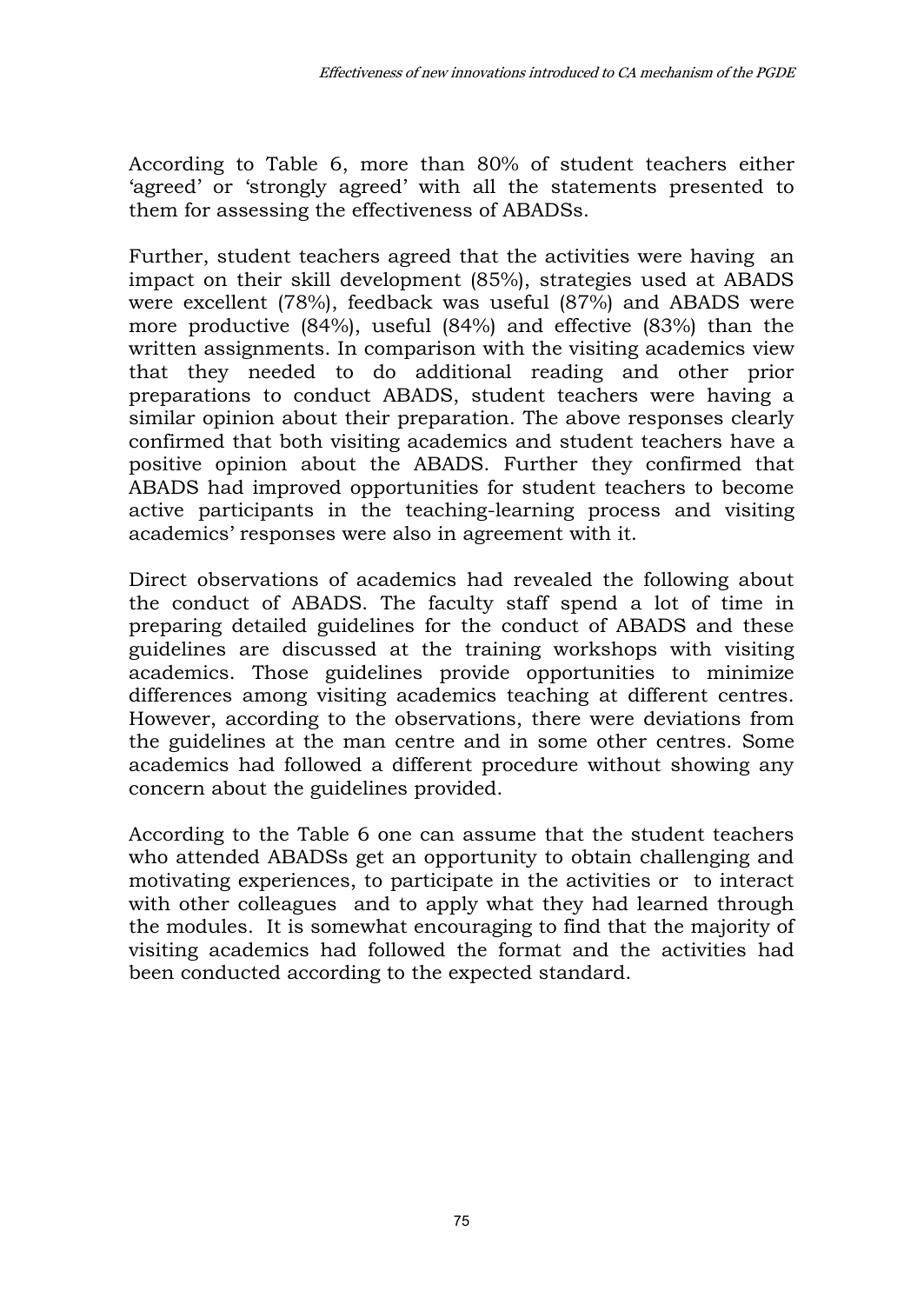|              | <b>Statements</b>                                                                                                                            | disagree<br>Strongly | Disagree | <b>Neith</b><br>agree/<br>disagre<br>® | Agree | agree<br>Strongly |
|--------------|----------------------------------------------------------------------------------------------------------------------------------------------|----------------------|----------|----------------------------------------|-------|-------------------|
| $\mathbf{1}$ | Activities planned for the Activity-based<br>Assignment Day Schools have an<br>important effect on students                                  | 6%                   | 3%       | 6%                                     | 40%   | 45%               |
| 2            | Application of different strategies to get<br>the participation of students in the<br>Activity-based Assignment Day Schools is<br>excellent. | 6%                   | 7%       | 9%                                     | 45%   | 33%               |
| 3            | The feedback given in the Activity Based<br>Day Schools is very useful.                                                                      | 5%                   | 4%       | 4%                                     | 38%   | 49%               |
| 4            | Activity-based assignment day schools are<br>more productive than written<br>assignments                                                     | 7%                   | 3%       | 6%                                     | 28%   | 56%               |
| 5            | Activity-based Assignment day schools<br>are more useful than written<br>assignments.                                                        | 6%                   | 4%       | 6%                                     | 27%   | 57%               |
| 6            | Activity-based Assignment day schools<br>are more effective than written<br>assignments.                                                     | 6%                   | 4%       | 6%                                     | 29%   | 54%               |

|  |  |  | Table 6. Student Teachers' opinion on the effectiveness of ABADSs |  |
|--|--|--|-------------------------------------------------------------------|--|
|  |  |  |                                                                   |  |

### **Impact of Centre Coordinators on Improving Marking of Assignments at Centres**

The department had appointed centre coordinators for the regional centres and assignment coordinators for the study centres in order to achieve two main objectives:

- Streamlining coordination of marking of assignments
- Monitoring marking of assignments

As indicated by all the seven coordinators, they had a clear understanding about their roles (Strongly Agree & Agree = 100%). It was further evident that all the coordinators were spending time with marking examiners to finalize procedures (Strongly Agree & Agree = 100%) and willing to take obligatory decisions with regard to marking of assignments (Strongly Agree & Agree = 100%). With regard to copied assignments, they were following the proper procedures. However, it was discouraging to find that a considerable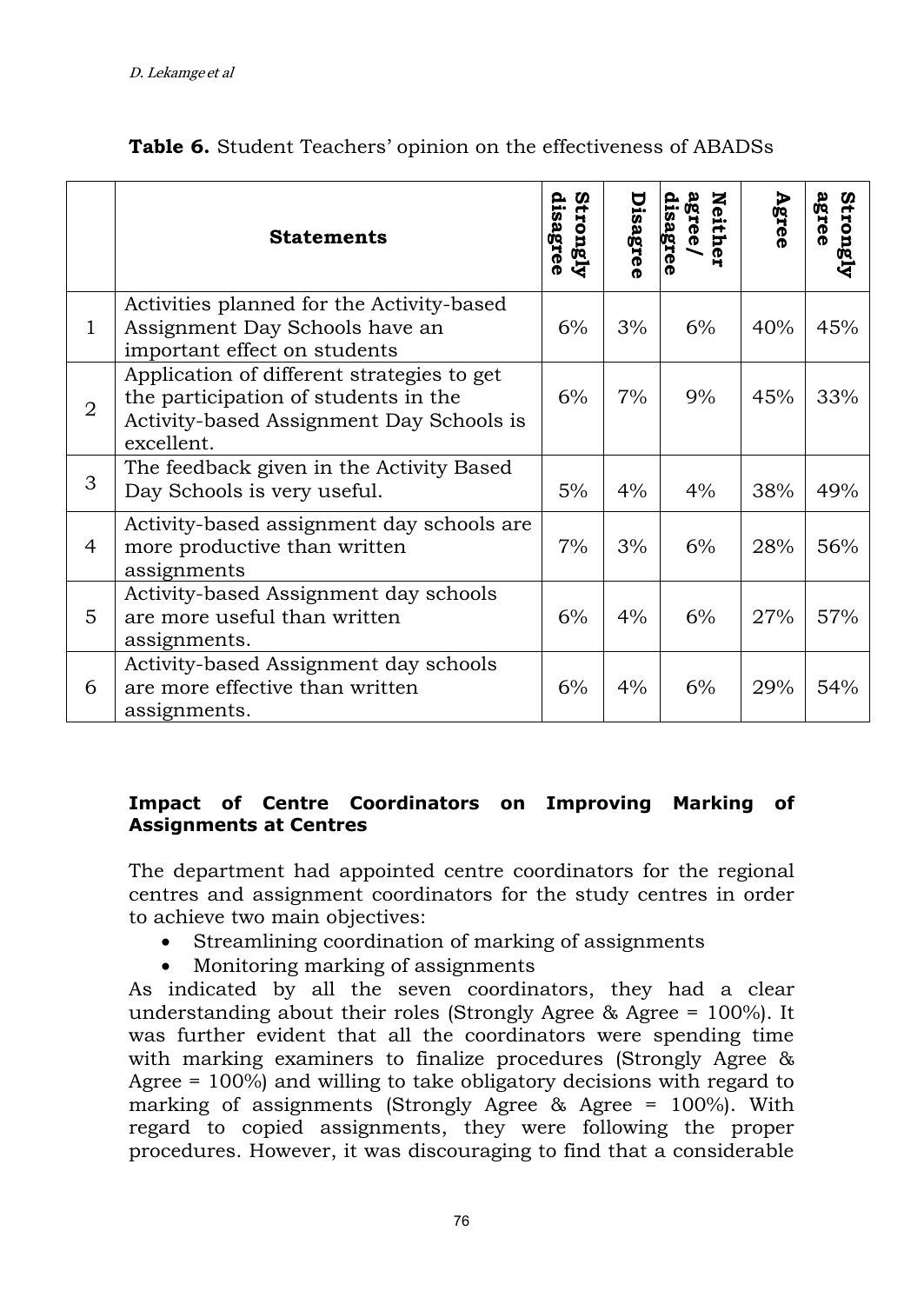number of coordinators (2 out of 7-28.6%) neither agree/nor disagree with the statements related to completion of work on scheduled dates and returning the assignments on time by marking examiners. In other words coordinators had shown little concern about reducing the turn-round time of assignments.

Having analyzed the responses of Centre coordinators in relation to monitoring of marking of assignments, a positive picture had emerged. All seven coordinators agreed that the assignment marking examiners had written the necessary comments/feedback on assignments though no one strongly agreed with this statement. It is encouraging to find that the centre/assignment coordinators had valued 'the opportunity available for them to provide service to the field of education'. A substantial number felt that it was an 'opportunity to use their knowledge and training for some useful purpose' (55%) and they were 'able to contribute to teachers' professional development (33%)' through assignments.

### **Performance of Marking Examiners in line with the Expected Roles**

A detailed analysis was done with regard to assignments marked by 19 marking examiners according to the criteria developed by the course team. However, in this paper only the overall observations are presented in Table 7.

According to Table 7, the majority of marking examiners had received good ratings with regard to criteria 1, 3, 4, 5 and 6. In other words, the majority of marking examiners had been performing the role of facilitator and the role of assessor up to the expected level. With regard to criteria 6 and 8 (link with the role of the communicator), the performance of the majority of marking examiners was in a moderate level. Very poor ratings were received by two marking examiners (B & G) and their assignments were related to ESP 2201 and 2202 at Matara and Kandy centres. It could be further observed that two Tamil medium marking examiners (R & S) had received the highest ratings out of all 19 marking examiners and their assignments were related to ESP 2205. It was evident that the innovations had a substantial impact on improving the quality of marking of assignments and the majority of marking examiners were focusing on both assessor and facilitator roles. However, their focus was moderate with regard to the role of communicator which needs to be improved further.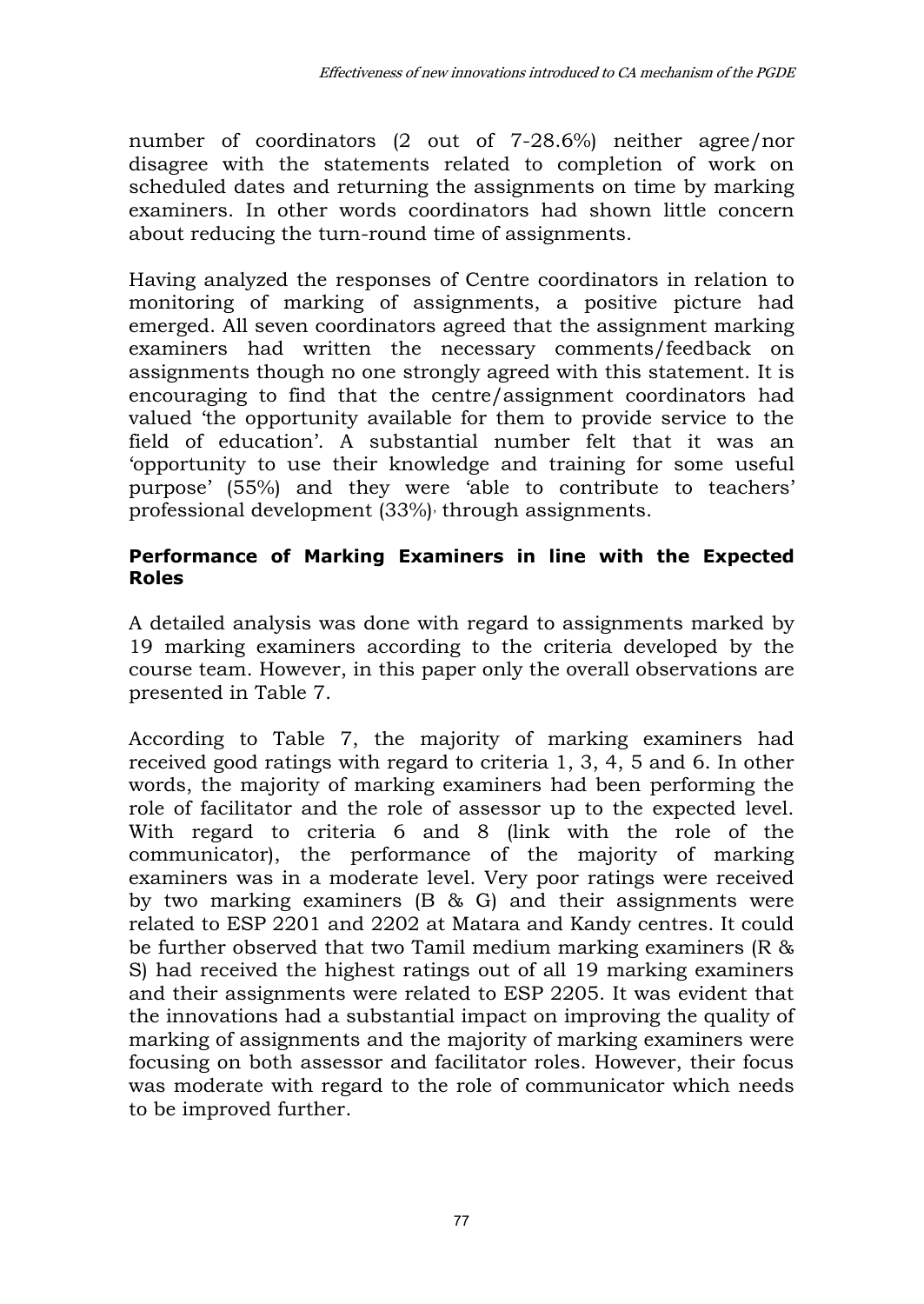|                                                          | <b>Observers' Ratings</b>   |                                |                               |               |                     |  |  |  |
|----------------------------------------------------------|-----------------------------|--------------------------------|-------------------------------|---------------|---------------------|--|--|--|
| <b>Aspects</b>                                           | <b>Very</b><br>Good<br>Good |                                | <b>Moderate</b>               | Poor          | <b>Very</b><br>Poor |  |  |  |
| (1) Simple language is<br>used for making<br>comments    | <b>MKJS</b>                 | <b>FADGNHIL</b><br><b>OQRS</b> | BC                            | G             |                     |  |  |  |
| (2) Positive and<br>negative comments<br>are made        | <b>JQRS</b><br>KHILM        |                                | <b>FADENOP</b>                | BC            | G                   |  |  |  |
| (3) Comments match<br>with the given grade               | L                           | FDKHIMN<br>OSPOR               | <b>ABEJ</b>                   | CG            |                     |  |  |  |
| (4) Indicate where mark<br>has been lost                 |                             | <b>ELJMSQR</b>                 | <b>ADHIJN</b>                 | <b>CFKP</b>   | <b>BG</b>           |  |  |  |
| (5) Allocate marks<br>according to the<br>marking scheme | IJ                          | <b>FDEGIMN</b><br>OSQR         | <b>ABKHP</b>                  | $\subset$     |                     |  |  |  |
| (6) Give correct answer<br>where necessary               |                             | <b>DEM</b>                     | <b>CBJHILO</b><br>QRS         | <b>AFKNGP</b> |                     |  |  |  |
| (7) Consistency in<br>marking has been<br>maintained     | S                           | <b>FDEHILMN</b><br><b>RPQ</b>  | <b>ABJKGO</b>                 | $\mathcal{C}$ |                     |  |  |  |
| (8) Encourage further<br>learning                        | J                           | <b>MLS</b>                     | <b>FECDNO</b><br><b>KIPOR</b> | AH            | BG                  |  |  |  |

## **Table 7.** Overall observations of internal academics on marked assignments

A, B, C, D, E, F, G, H, I , J , K , L, M, N, O, P, Q, R, S = marking examiners

It was believed that the best people to inquire about marking of assignments were the student teachers themselves. Therefore, in their questionnaire, a major part was devoted to this aspect (Table 8). The data revealed that nearly 63% of student teachers were either fully satisfied or satisfied with the feed back given by the marking examiners on their assignments and a similar percentage felt that the comments made by them were very helpful for them to complete their future assignments. This was a substantial improvement experienced through the innovations introduced in this programme. Further, the majority (72%) of student teachers believed that grades given for the assignments were appropriate for their attempt. In addition, they had expressed their high or moderate satisfaction (77%) with the process applied for marking of assignments which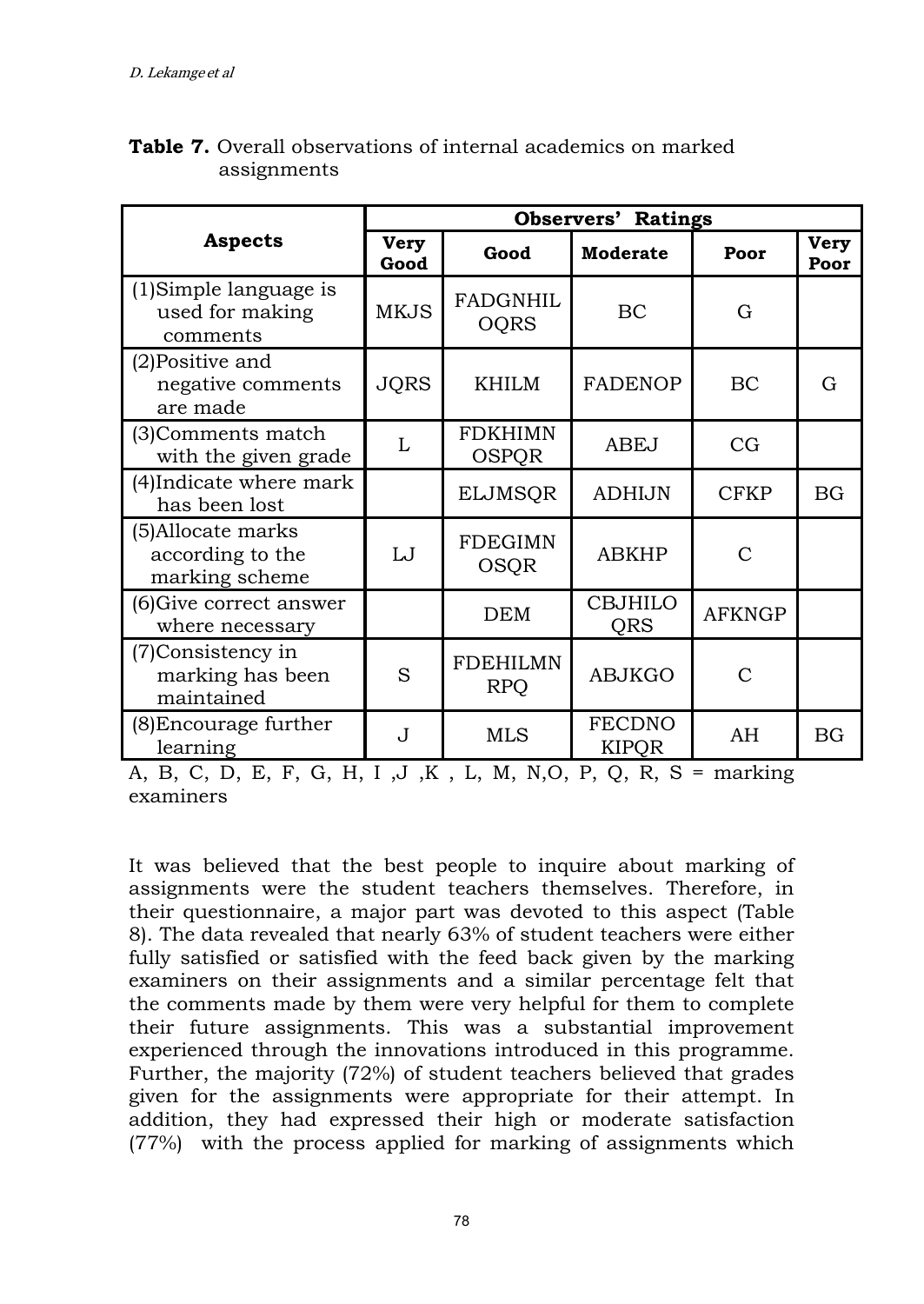could be considered as a noticeable change experienced after the study conducted by Lekamge and Jayathilake (2002).

|                | <b>Statement</b>                                                                | <b>Eully</b><br>issatisfied | Dissatisfied | z<br>dissatisfied<br>atisfied/nor<br>either | Satisfied | Fully<br>satisfied |
|----------------|---------------------------------------------------------------------------------|-----------------------------|--------------|---------------------------------------------|-----------|--------------------|
| $\mathbf{1}$   | The feedback given for<br>assignments is very<br>forthcoming/motivating.        | 10%                         | 16%          | 11%                                         | 44%       | 19%                |
| $\overline{2}$ | Feedback given on<br>assignments is helpful in<br>completing future assignments | 14%                         | 13%          | 11%                                         | 44%       | 19%                |
| 3              | Grades received for the<br>assignments are appropriate<br>for the attempt.      | 6%                          | 12%          | 10%                                         | 37%       | 35%                |
| $\overline{4}$ | The process of evaluating<br>assignments is satisfactory.                       | 05%                         | 08%          | 10%                                         | 41%       | 36%                |

**Table 8.** Student teachers' opinion on the role of marking examiners

However, student teachers were having problems with getting the marked assignments back. Only 55% of student teachers were in agreement with the idea that they received their assignments on time/without delay.

The organization of marking of assignments at centres and sending marked assignments back to students are duties expected from the centre coordinators and they are paid for completing this task. However, it seemed that even after appointing centre coordinators to monitor and expedite the process of marking assignments, student teachers were not happy with the turn-around time of assignments. Therefore, this situation demands urgent action from the Department.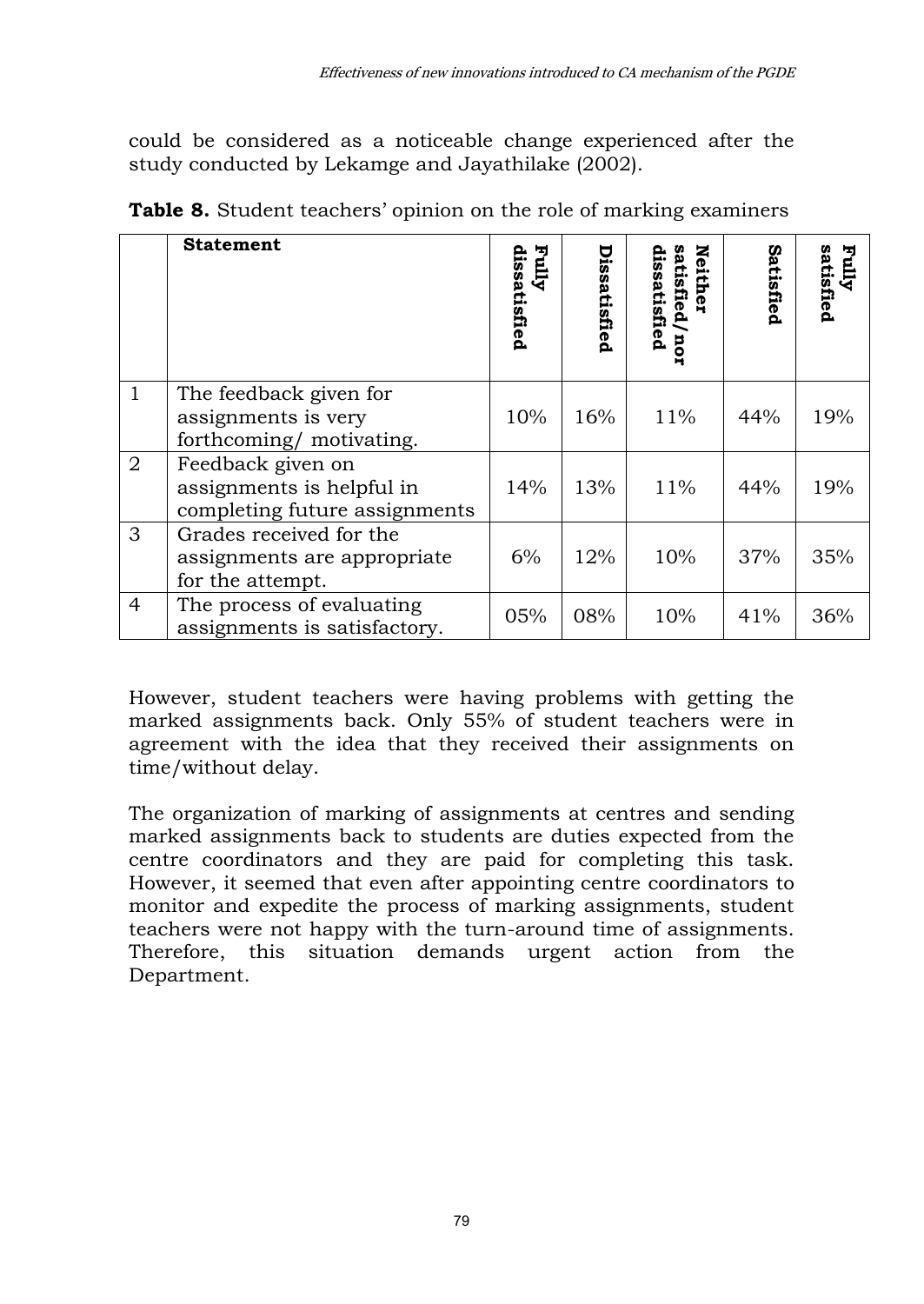#### **Problems and Issues Related to the Implementation of New Innovations**

a. Problems pertaining to the use of participatory approach for setting assignments

As revealed in a previous section, the less concern shown in applying the course team approach for setting assignments, resulted in lowering the quality of the set assignments. Further, the analysis revealed several problems in the coverage, wording and typography of assignments which may have created a lot of problems for student teachers when answering the assignments. However, problems such as 'lack of awareness about the course-team approach'' inability to continue course-team approach due to unforeseen reasons' 'limited time gap between two intakes of students in the programme' and 'Senior academics being burdened with other issues of the Department' could be identified in line with the setting of assignments through the discussions with internal academics.

b. Problems encountered in the training mechanism

In line with the responses of the marking examiners who had participated in the training workshops, problems such as 'poor planning and organization of the training workshop' 'less challenging activities and strategies applied in the workshop' 'limited opportunities given for group work and 'limited interaction with internal academics' could be identified. Further, the discussions with internal academics had revealed that they had limited guidance within the Faculty and they were always busy with several other activities which did not permit them to concentrate fully on assignments of the PGDE Programme. However, these problems may have led to lower down the quality of the CA mechanism.

c. Problems encountered with the conduct of ABADS

In the above sections, the effectiveness of the ABADS was revealed. However,it does not mean that the ABADS are conducted without any problems. The majority of visiting academics had problems in managing time (47.6%) as ABADS are overloaded with too many activities (14.3%). Further, they had problems with guidelines given (9.5% and 4.8%) and late comers (9.5%). As they further revealed, the main problem of student teachers in relation to ABADS was their inability to present answers due to their poor preparation (28.6%). Lack of time given for student presentations (23.8%), limited presentation skills (19.0%) and lack of understanding and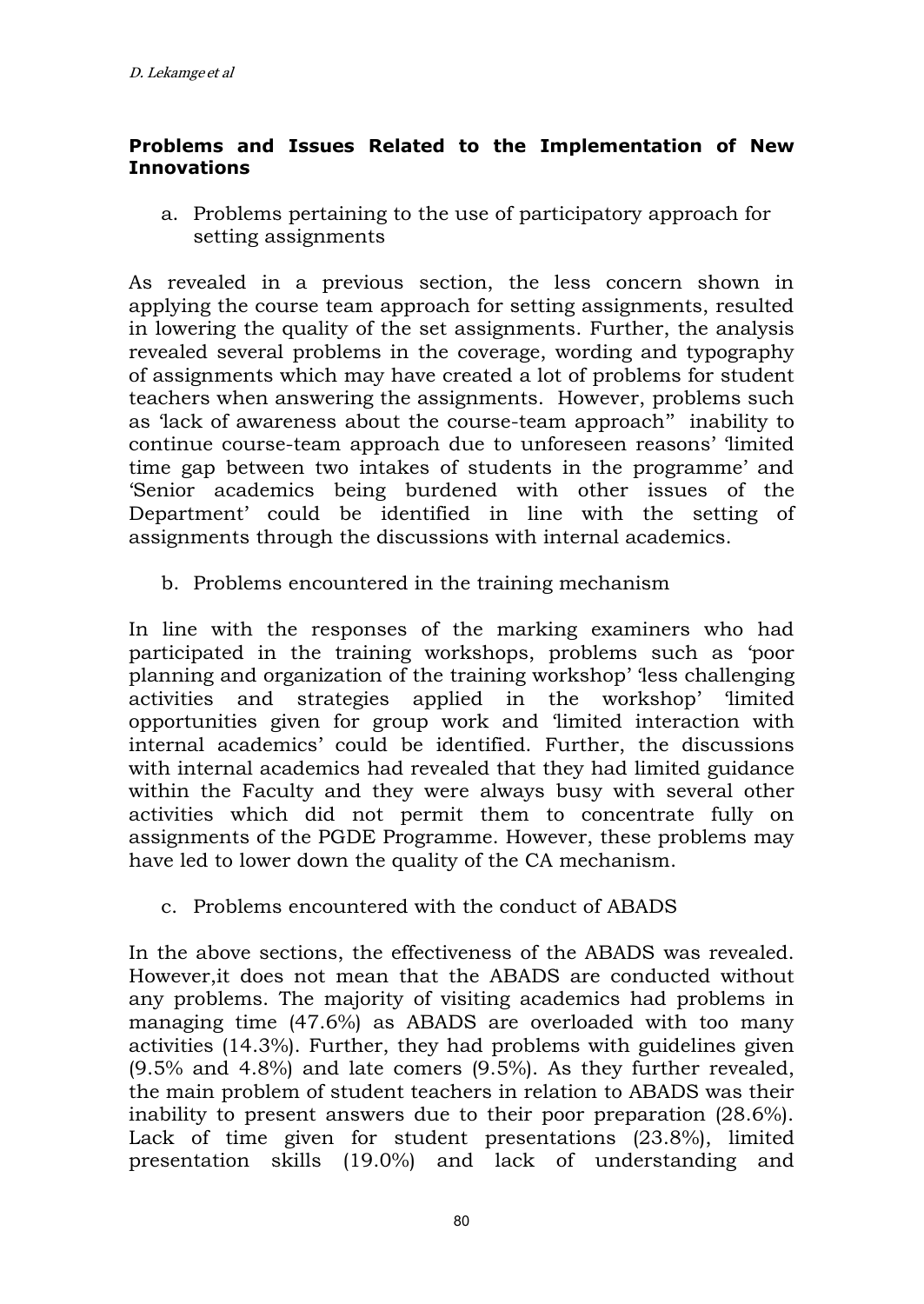motivation of student teachers (19.0%) were the other problems noted. Student teachers also indicated similar problems in line with ABADS.

d. Problems related to marking of assignments

Handing over the assignments before having the day school was the main problem faced by student teachers. This may be due to the belief of student teachers that day schools would help them to complete the assignments in a satisfactory manner. More than 20% stated that the department did not send their first set of assignments before submitting the next set of assignments. Therefore, the outcome would be that student teachers repeat the same mistakes through out the academic year. Their next issues relate to the limitations of modules prepared by the institution (16.6% & 12.8%) and the difficulty in handing over multiple assignments simultaneously. Thus, it is questionable whether the assignments can be considered as a learning tool in this programme. Student teachers also pointed out several problems in line with the preparation for assignments, assignments set by the department and comments and grades received for the assignments.

In addition, through the observations of marked assignments, the internal academics had also identified the problems related to 'delay in sending the marked assignments to students' and 'strength of the comments to motivate students for further studies' 'lack of direction for the correct answers' 'lack of specific or personalized comments'. Therefore, the quality of the set assignments and marking schemes, coordination of assignments, turn-round time, monitoring of marking and payments for marking needs further improvement.

## **Conclusions**

It can be concluded that the internal staff members were aware of the positive impact of the participatory approach to the development of assignments, activity-based assignment day schools and marking schemes. Inability to apply the course team approach had led to low quality assignments and unworkable and impractical guidelines for ABADS which had caused numerous problems to student teachers as well as visiting academics. Further, marking examiners were fully satisfied with the introduction given on their roles and explanation given on how to make comments on the assignments though they expressed less satisfaction about the relevance and usefulness of activities, the time allocated for the activities and the strategies used at the training workshop. Visiting academics and student teachers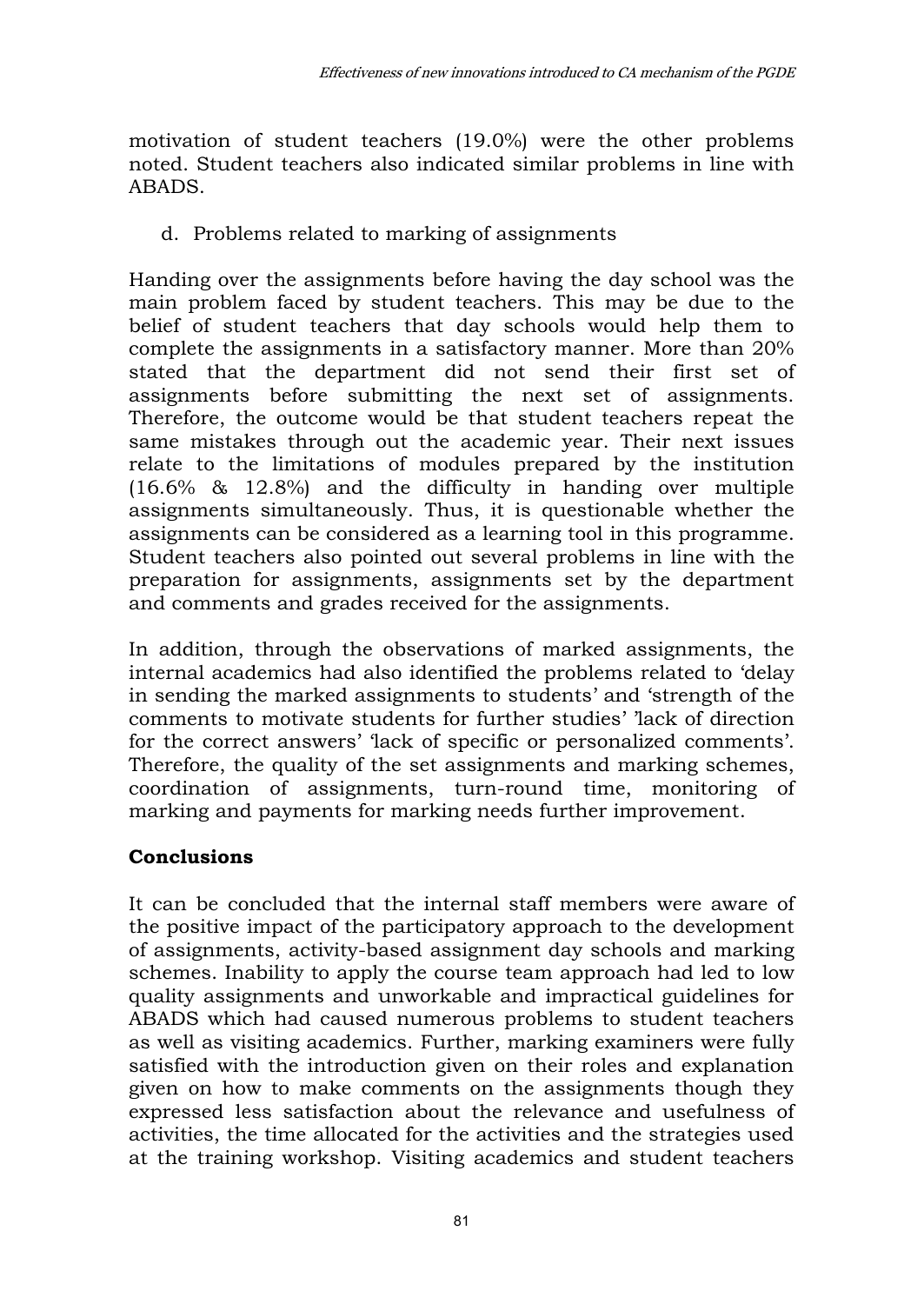were in agreement with the view that ABADSs have the ability to encourage student teachers to read modules and improve their active participation in day schools. Monitoring of marking through centre /assignment coordinators had a substantial impact on improving the quality of marking of assignments and the majority of marking examiners were focusing on both Assessor and Facilitator roles. Overall, the study provided positive evidence to confirm the effectiveness of the new innovations introduced to the CA mechanism of the PGDE programme.

## **References**

- Granados-García, A., Martín-Carrasco, F. J., Suárez-Navarro, M. J., Mediero L., (2011), Improvement of Continuous Assessment in Large Groups. Application to a Technological Subject in Higher Education, Conference Proceedings on New Perspectives in Science Education, ISBN 978-88-7647-757-7.
- Gunawardene, G. I. C, & Lekamge, G. D., (2010) Open and Distance Education Transformed: Possible Adaptations to Suit Special Contexts, *OUSL Journal*,*Vol. 6*, pp. 22-43.
- Jayathilake, S. I. A., (1996) A critical Study on the Continuous Assessment System done by Written Assignments in the Post Graduate Diploma in Education Programme of the Open University of Sri Lanka, A thesis submitted for the Master of Philosophy in Education, University of Colombo.
- Kaddam, I. L. & Elnimeiri, M. K. M. (2013), Students' perceptions about the impact of continuous assessment in learning physiology in Sudanese Faculty of Medicine and Health Sciences, *International Journal of Educational Research and Development Vol. 2(10),* pp. 228-232.
- Lekamge, D. & Jayathilake, S. (2002) An Analysis of Tutor Comments Made on Essay Type Assignments of the PGDE Programme of OUSL,*VISTAS*, *Journal of Humanities and Social Sciences, Vol. 1* November .
- Macdonald, J., Mason, R. & Heap, N. (1999), Refining assessment for resource based learning. *Assessment and Evaluation in Higher Education*, *24(3),* 345-354.